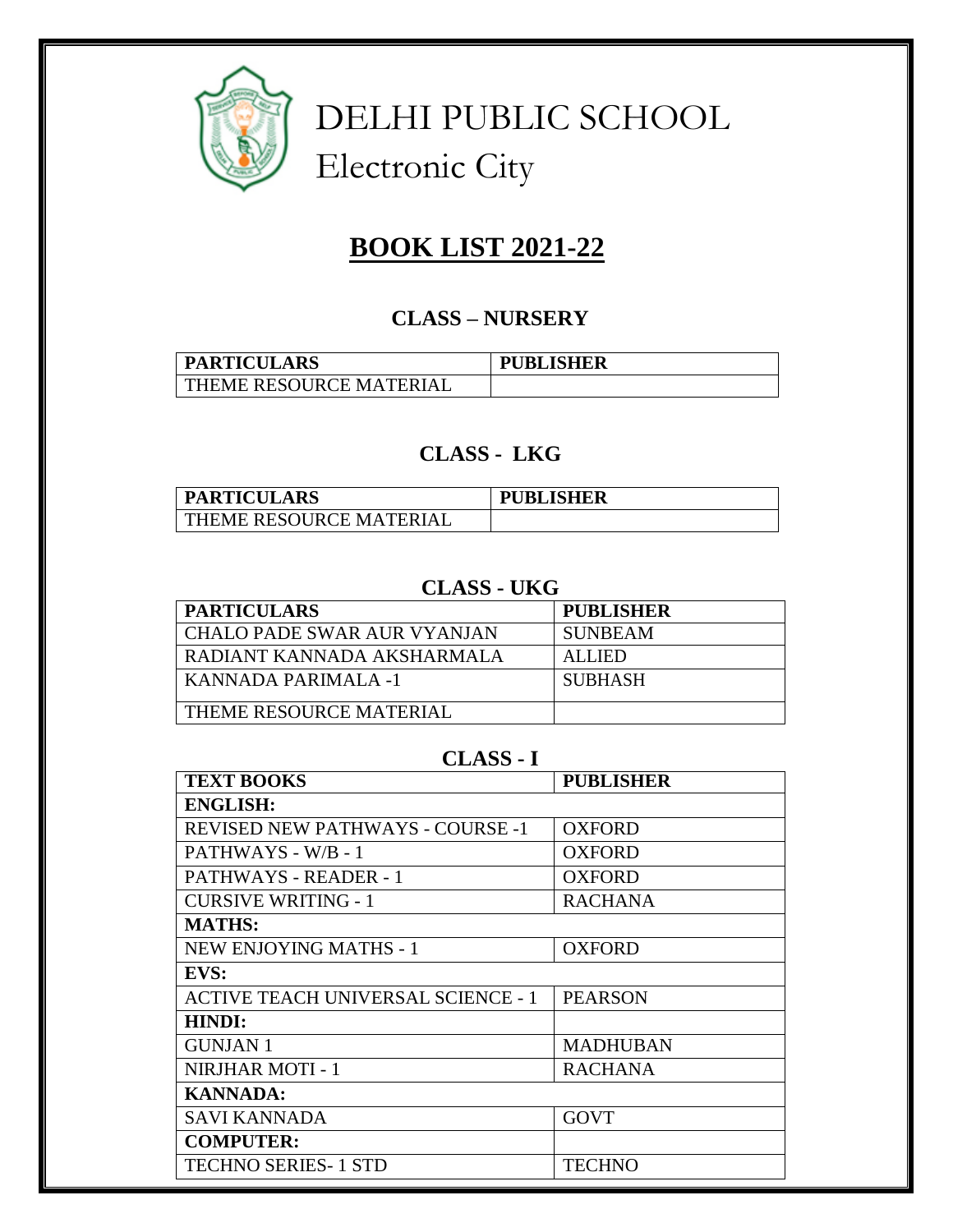| <b>TEXT BOOKS</b>                         | <b>PUBLISHER</b> |
|-------------------------------------------|------------------|
| <b>ENGLISH:</b>                           |                  |
| <b>REVISED NEW PATHWAYS - COURSE - 2</b>  | <b>OXFORD</b>    |
| PATHWAYS - W/B - 2                        | <b>OXFORD</b>    |
| <b>PATHWAYS - READER -2</b>               | <b>OXFORD</b>    |
| <b>CURSIVE WRITING - 2</b>                | <b>RACHANA</b>   |
| <b>MATHS:</b>                             |                  |
| <b>ENJOYING MATHS -2</b>                  | <b>OXFORD</b>    |
| EVS:                                      |                  |
| <b>ACTIVE TEACH UNIVERSAL SCIENCE - 2</b> | <b>PEARSON</b>   |
| <b>HINDI:</b>                             |                  |
| <b>GUNJAN 2</b>                           | <b>MADHUBAN</b>  |
| <b>NIRJHAR MOTI - 2</b>                   | <b>RACHANA</b>   |
| <b>VYAKARAN LATIKA-2</b>                  | <b>MADHUBAN</b>  |
| <b>KANNADA:</b>                           |                  |
| <b>KALI KANNADA-2</b>                     | <b>GOVT</b>      |
| <b>COMPUTER:</b>                          |                  |
| <b>TECHNO SERIES- 2 STD</b>               | <b>TECHNO</b>    |

**CLASS - II**

**CLASS - III**

| <b>TEXT BOOKS</b>                         | <b>PUBLISHER</b> |
|-------------------------------------------|------------------|
| <b>ENGLISH:</b>                           |                  |
| <b>REVISED NEW PATHWAYS - COURSE - 3</b>  | <b>OXFORD</b>    |
| PATHWAYS - W/B - 3                        | <b>OXFORD</b>    |
| PATHWAYS - READER - 3                     | <b>OXFORD</b>    |
| <b>MATHS:</b>                             |                  |
| <b>ENJOYING MATHS - 3</b>                 | <b>OXFORD</b>    |
| EVS:                                      |                  |
| <b>ACTIVE TEACH UNIVERSAL SCIENCE - 3</b> | <b>PEARSON</b>   |
| <b>HINDI:</b>                             |                  |
| <b>GUNJAN 3</b>                           | <b>MADHUBAN</b>  |
| <b>NIRJHAR MOTI - 3</b>                   | <b>RACHANA</b>   |
| VYAKARAN LATIKA - 3                       | <b>MADHUBAN</b>  |
| <b>KANNADA:</b>                           |                  |
| <b>KALI KANNADA-3</b>                     | <b>GOVT</b>      |
| <b>COMPUTERS:</b>                         |                  |
| <b>TECHNO SERIES-3 STD</b>                | TECHNO           |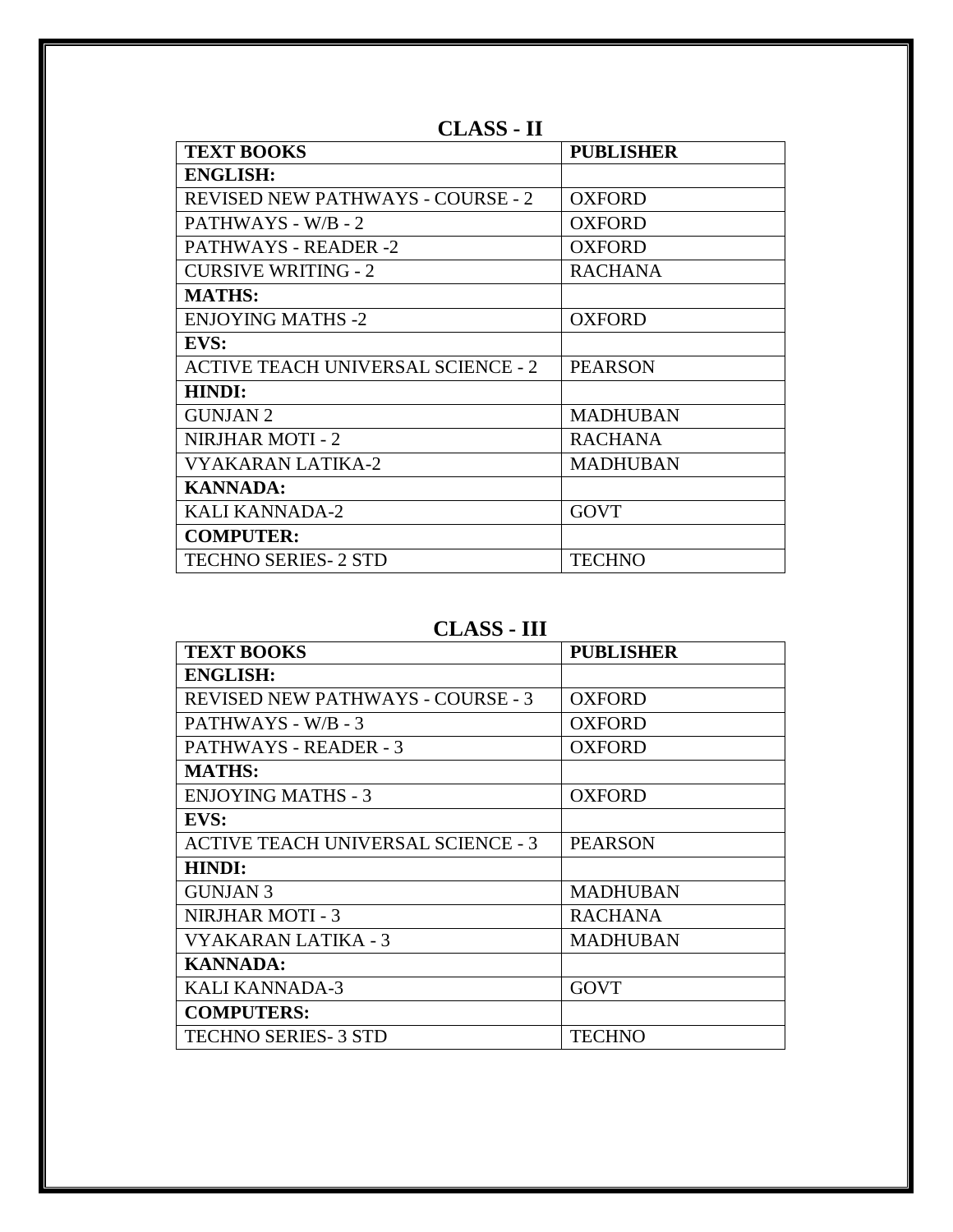| <b>TEXT BOOKS</b>                         | <b>PUBLISHER</b>   |
|-------------------------------------------|--------------------|
| <b>ENGLISH:</b>                           |                    |
| <b>REVISED NEW PATHWAYS - COURSE - 4</b>  | <b>OXFORD</b>      |
| PATHWAYS - W/B - 4                        | <b>OXFORD</b>      |
| PATHWAYS - READER - 4                     | <b>OXFORD</b>      |
| <b>MATHS:</b>                             |                    |
| <b>NEW ENJOYING MATHS - IV</b>            | <b>OXFORD</b>      |
| <b>SCIENCE:</b>                           |                    |
| <b>ACTIVE TEACH UNIVERSAL SCIENCE - 4</b> | <b>PEARSON</b>     |
| <b>SOCIAL STUDIES:</b>                    |                    |
| MY BIG BOOK OF SOCIAL STUDIES - IV        | <b>RATNA SAGAR</b> |
| <b>SCHOOL ATLAS</b>                       | <b>ORIENT</b>      |
| <b>HINDI:</b>                             |                    |
| GUNJAN 4                                  | <b>MADHUBAN</b>    |
| VYAKARAN LATIKA - 4                       | <b>MADHUBAN</b>    |
| <b>KANNADA:</b>                           |                    |
| <b>KALI KANNADA-4</b>                     | <b>GOVT</b>        |
| <b>COMPUTERS:</b>                         |                    |
| <b>TECHNO SERIES-4 STD</b>                | <b>TECHNO</b>      |
|                                           |                    |

**CLASS - IV**

#### **CLASS - V**

| <b>TEXT BOOKS</b>                         | <b>PUBLISHER</b>  |
|-------------------------------------------|-------------------|
| <b>ENGLISH:</b>                           |                   |
| <b>REVISED NEW PATHWAYS - COURSE - 5</b>  | <b>OXFORD</b>     |
| PATHWAYS - W/B - 5                        | <b>OXFORD</b>     |
| PATHWAYS - READER - 5                     | <b>OXFORD</b>     |
| <b>MATHS:</b>                             |                   |
| NEW ENJOYING MATHS - V                    | <b>OXFORD</b>     |
| <b>SCIENCE:</b>                           |                   |
| <b>ACTIVE TEACH UNIVERSAL SCIENCE - 5</b> | <b>PEARSON</b>    |
| <b>SOCIAL STUDIES:</b>                    |                   |
| MY BIG BOOK OF SOCIAL STUDIES - V         | <b>RATNASAGAR</b> |
| <b>HINDI - II LANG:</b>                   |                   |
| GUNJAN 5                                  | <b>MADHUBAN</b>   |
| VYAKARAN LATIKA - 5                       | <b>MADHUBAN</b>   |
| <b>KANNADA - II LANG:</b>                 |                   |
| <b>SIRI KANNADA 5</b>                     | <b>GOVT</b>       |
| <b>SANSKRIT - II LANG:</b>                |                   |
| DIVYAM PRAVESHIKA                         | <b>RACHANA</b>    |
| DIVYAM VYAKARAN PRAVESHIKA                | <b>RACHANA</b>    |
| <b>FRENCH - II LANG:</b>                  |                   |
| <b>APPRENONS LE FRANCAIS - 1</b>          | <b>SARASWATHI</b> |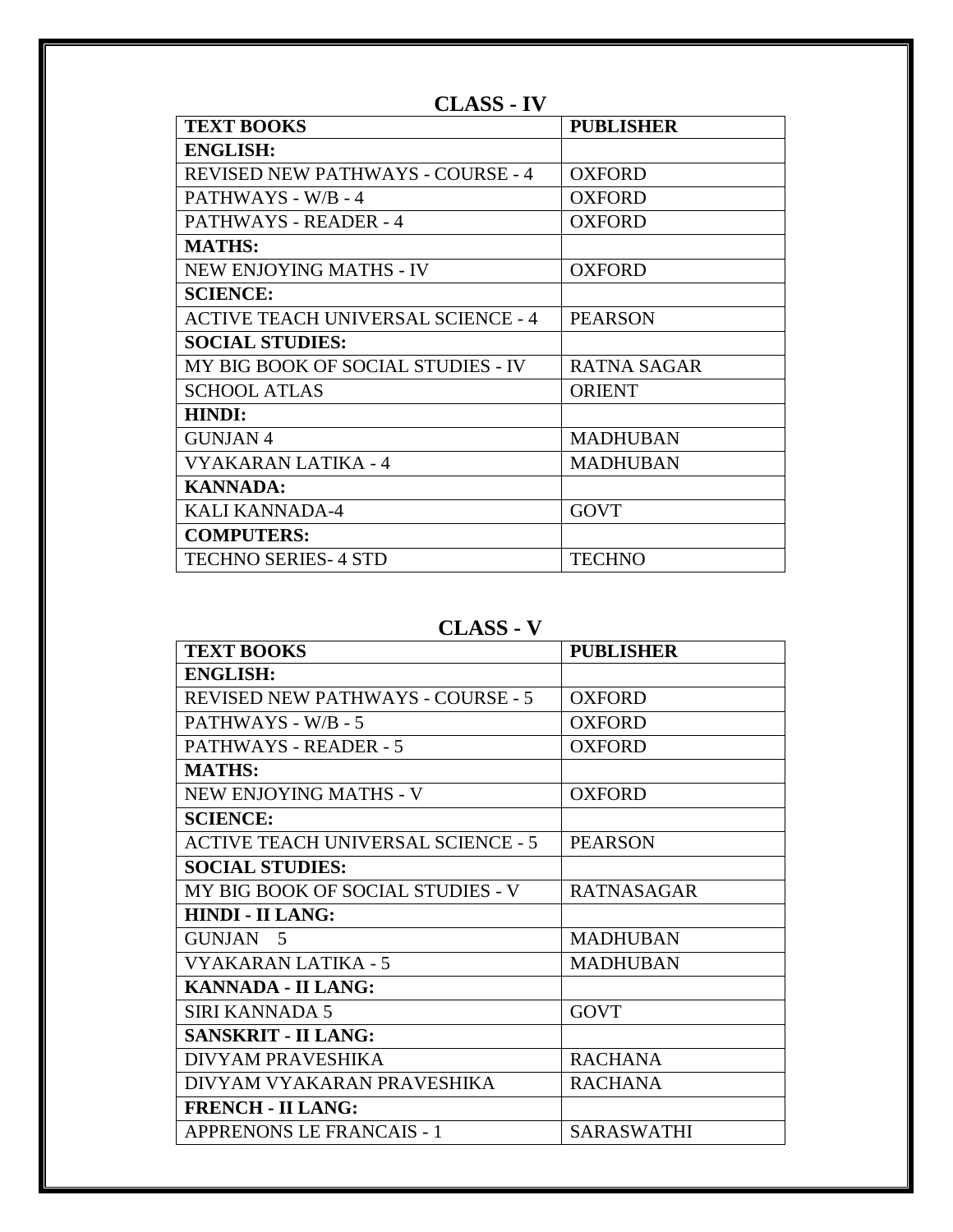| <b>CAHIER D'EXERCISES - 1</b> | SARASWATHI        |
|-------------------------------|-------------------|
| <b>GERMAN - II LANG:</b>      |                   |
| <b>HALLO DEUTSCH - 1</b>      | <b>GOYAL SAAB</b> |
| <b>COMPUTERS:</b>             |                   |
| <b>TECHNO SERIES- 5 STD</b>   | <b>TECHNO</b>     |
| <b>HINDI - III LANG:</b>      |                   |
| SUNAHARI DHOOP - 1            | <b>RACHANA</b>    |
| KANNADA - III LANG:           |                   |
| KANNADA RATNA - 1             | <b>SARASWATHI</b> |
| <b>SANSKRIT - III LANG:</b>   |                   |
| SUBODHA SAMSKRUTA MALA - 1    | <b>SANSKRITI</b>  |
|                               | <b>PRAKASHAN</b>  |
|                               | (MINU MALHOTRA)   |
| <b>FRENCH - III LANG:</b>     |                   |
| <b>ENCHANTE - 0</b>           | <b>RACHANA</b>    |
| <b>GERMAN - III LANG:</b>     |                   |
| <b>HALLO DEUTSCH - 1</b>      | GOYAL SAAB        |

# **CLASS - VI**

| <b>TEXT BOOKS</b>                    | <b>PUBLISHER</b>  |
|--------------------------------------|-------------------|
| <b>ENGLISH:</b>                      |                   |
| <b>REVISED NEW PATHWAYS COURSE 6</b> | <b>OXFORD</b>     |
| <b>HONEY SUCKLE</b>                  | <b>NCERT</b>      |
| A PACT WITH A SUN                    | <b>NCERT</b>      |
| <b>MATHS:</b>                        |                   |
| <b>MATHS TEXT - 6</b>                | <b>NCERT</b>      |
| TOGETHER WITH MATH LAB KIT - 6       | <b>RACHANA</b>    |
| <b>MATHE R.S.AGARWAL - 6</b>         | <b>BHARITI</b>    |
| <b>SCIENCE:</b>                      |                   |
| <b>SCIENCE TEXT - 6</b>              | <b>NCERT</b>      |
| <b>SOCIAL STUDIES:</b>               |                   |
| <b>OUR PAST - 1 (HISTORY)</b>        | <b>NCERT</b>      |
| SOCIAL AND POLITICAL LIFE - 6        | <b>NCERT</b>      |
| (CIVICS)                             |                   |
| THE EARTH OUR HABITAT - 6            | <b>NCERT</b>      |
| (GEOGRAPHY)                          |                   |
| <b>HINDI - II LANG:</b>              |                   |
| VASANTH - BHAG -1                    | <b>NCERT</b>      |
| <b>RAM KATHA</b>                     | <b>NCERT</b>      |
| SACHITRA HINDI VYAKARAN - 6          | <b>SARASWATHI</b> |
| HINDI - ENGLISH SHABDKOSH - SMALL    | <b>MADHUBAN</b>   |
| <b>KANNADA - II LANG:</b>            |                   |
| SIRI KANNADA 6                       | <b>GOVT</b>       |
| <b>SANSKRIT - II LANG:</b>           |                   |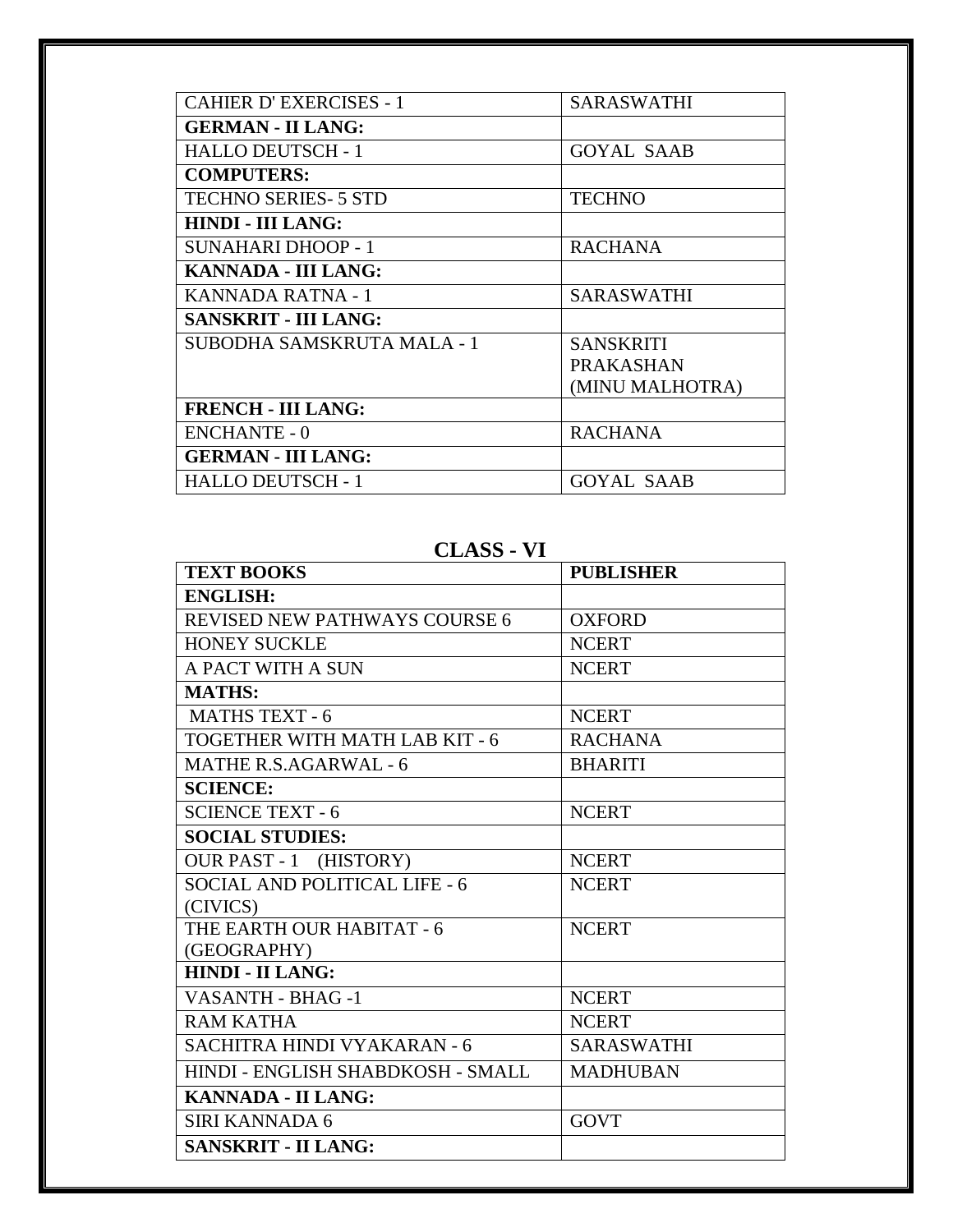| <b>RUCHIRA - 1</b>               | <b>NCERT</b>            |
|----------------------------------|-------------------------|
| RUCHIRA SANSKRIT W/B             | <b>RACHANA</b>          |
| <b>FRENCH - II LANG:</b>         |                         |
| <b>APPRENONS LE FRANCAIS - 2</b> | SARASWATHI              |
| <b>CAHIER D'EXERCISES - 2</b>    | <b>SARASWATHI</b>       |
| <b>GERMAN - II LANG:</b>         |                         |
| <b>HALLO DEUTSCH - 2</b>         | <b>GOYAL SAB</b>        |
| <b>HINDI - III LANG:</b>         |                         |
| <b>SUNAHARI DHOOP - 2</b>        | <b>RACHANA</b>          |
| <b>KANNADA III LANG:</b>         |                         |
| KANNADA RATNA-2                  | <b>SARASWATHI</b>       |
| <b>SANSKRIT III LANG:</b>        |                         |
| SUBODHA SAMSKRUTA MALA-2         | <b>SANSKRITI</b>        |
|                                  | <b>PRAKASHAN</b>        |
|                                  | (MINU MALHOTRA)         |
| <b>FRENCH III LANG:</b>          |                         |
| ENCHANTÉ <sub>1</sub>            | <b>RACHNA SAGAR PVT</b> |
| MÉTHODE DE FRANÇAIS              | <b>LTD</b>              |
| <b>GERMAN III LANG:</b>          |                         |
| HALLO DEUTSCH - 1 (WITH CD)      | <b>GOYAL SAAB</b>       |
| <b>COMPUTERS:</b>                |                         |
| <b>TECHNO SERIES- 6 STD</b>      | <b>TECHNO</b>           |
|                                  |                         |

## **CLASS - VII**

| <b>TEXT BOOKS</b>                      | <b>PUBLISHER</b> |
|----------------------------------------|------------------|
| <b>ENGLISH:</b>                        |                  |
| REVISED NEW PATHWAYS COURSE 7          | <b>OXFORD</b>    |
| <b>HONEY COMB</b>                      | <b>NCERT</b>     |
| <b>AN ALIEN HAND</b>                   | <b>NCERT</b>     |
| <b>MATHS:</b>                          |                  |
| <b>MATHS TEXT - 7</b>                  | <b>NCERT</b>     |
| TOGETHER WITH MATH LAB KIT - VII       | <b>RACHANA</b>   |
| <b>MATH R.S.AGARWAL - 7</b>            | <b>BHARITI</b>   |
| <b>SCIENCE:</b>                        |                  |
| <b>SCIENCE TEXT - 7</b>                | <b>NCERT</b>     |
| <b>SOCIAL STUDIES:</b>                 |                  |
| (HISTORY)<br>OUR PAST - II             | <b>NCERT</b>     |
| SOCIAL AND POLITICAL LIFE - 7 (CIVICS) | <b>NCERT</b>     |
| <b>OUR ENVIRONMENT - 7 (GEOGRAPHY)</b> | <b>NCERT</b>     |
| <b>SCHOOL ATLAS - SENIOR</b>           | <b>ORIENT</b>    |
| <b>HINDI - II LANG:</b>                |                  |
| VASANT-2                               | <b>NCERT</b>     |
| MAHABHARAT                             | <b>NCERT</b>     |
| SACHITRA HINDI VYAKARAN -7             | SARASWATHI       |
| <b>KANNADA - II LANG:</b>              |                  |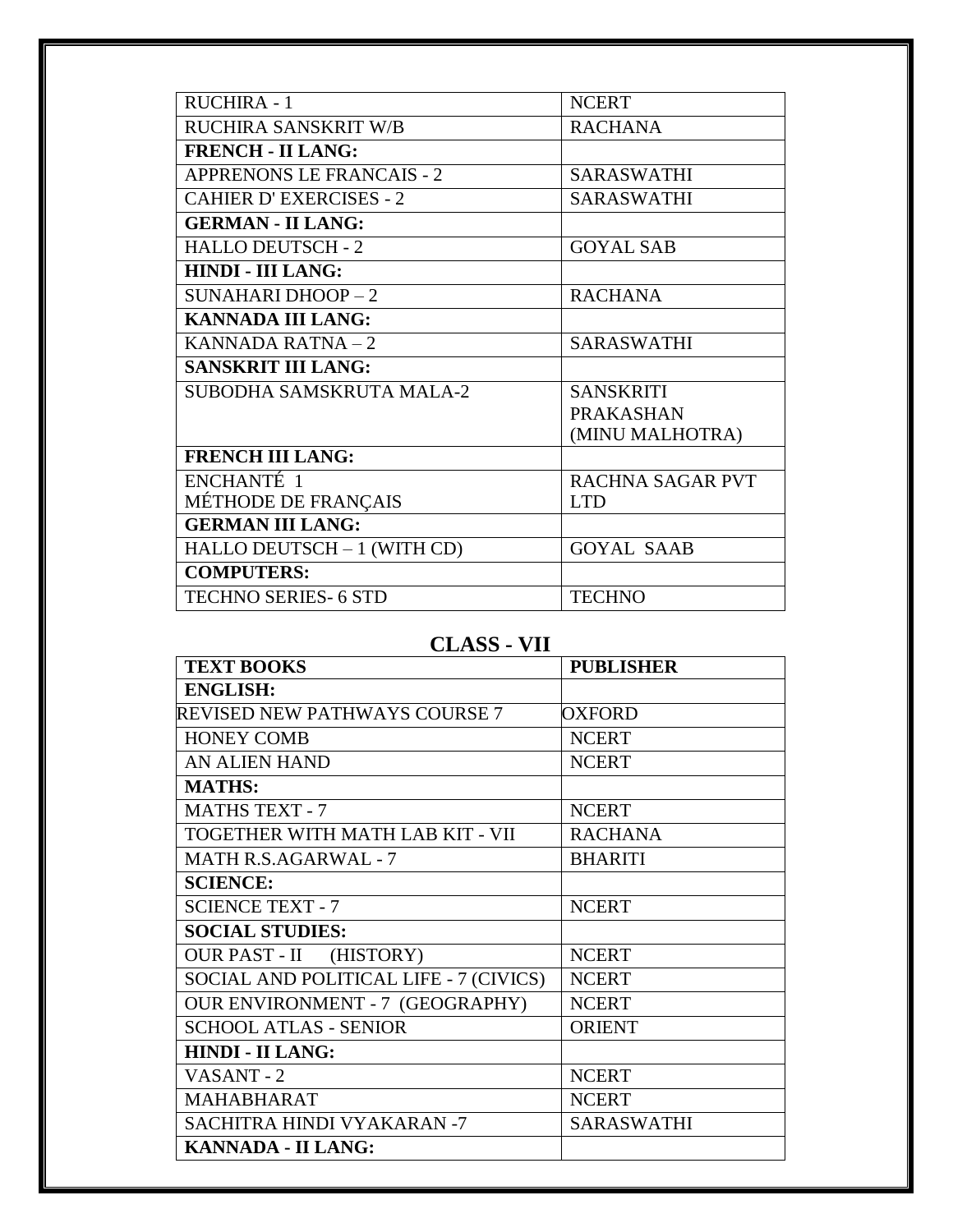| <b>SIRI KANNADA 7</b>            | <b>GOVT</b>          |
|----------------------------------|----------------------|
| KANNADA VYAKARANA SAMPADA        | <b>CHUMMAYA</b>      |
|                                  | <b>PRAKASHAN</b>     |
| <b>SANSKRIT - II LANG:</b>       |                      |
| <b>RUCHIRA 2</b>                 | <b>NCERT</b>         |
| <b>RUCHIRA SANSKRIT W/B - 2</b>  | <b>RACHANA</b>       |
| <b>FRENCH - II LANG:</b>         |                      |
| <b>APPRENONS LE FRANCAIS - 3</b> | <b>SARASWATHI</b>    |
| <b>CAHIER D'EXERCISES - 3</b>    | <b>SARASWATHI</b>    |
| <b>GERMAN - II LANG:</b>         |                      |
| <b>HALLO DEUTSCH - 2</b>         | <b>GOYAL SAAB</b>    |
| <b>HINDI - III LANG:</b>         |                      |
| <b>SUNAHARI DHOOP-3</b>          | <b>RACHANA</b>       |
| <b>KANNADA - III LANG:</b>       |                      |
| KANNADA RATNA TEXTBOOK -3        | <b>NEW SARASWATI</b> |
|                                  | HOUSE (INDIA) PVT.   |
|                                  | LTD.                 |
| <b>SANSKRIT - III LANG:</b>      |                      |
| <b>SUBODHA SANSKRIT MALA-3</b>   | <b>SANSKRITI</b>     |
|                                  | <b>PRAKASHAN</b>     |
|                                  | (MEENU MALHOTRA)     |
| <b>FRENCH - III LANG:</b>        |                      |
| ENCHANTÉ-2                       | <b>RACHANA</b>       |
| <b>MÉTHODE DE FRANÇAIS</b>       |                      |
| <b>GERMAN-III LANG:</b>          |                      |
| HALLO DEUTSCH - 2 (WITH CD)      | <b>GOYAL SAAB</b>    |
| <b>COMPUTERS:</b>                |                      |
| <b>TECHNO SERIES- 7 STD</b>      | <b>TECHNO</b>        |

## **CLASS - VIII**

| <b>TEXT BOOKS</b>                    | <b>PUBLISHER</b> |
|--------------------------------------|------------------|
| <b>ENGLISH:</b>                      |                  |
| <b>REVISED NEW PATHWAYS COURSE 8</b> | <b>OXFORD</b>    |
| <b>HONEY DEW</b>                     | <b>NCERT</b>     |
| <b>IT SO HAPPENED</b>                | <b>NCERT</b>     |
| <b>MATHS:</b>                        |                  |
| <b>TEXT BOOK OF MATHS - 8</b>        | <b>NCERT</b>     |
| <b>TOGETHER MATH LAB KIT - 8</b>     | <b>RACHANA</b>   |
| <b>MATHS TEXT 8 - R S AGARWAL</b>    | <b>BHARTHI</b>   |
| <b>SCIENCE:</b>                      |                  |
| <b>SCIENCE TEXT - 8</b>              | <b>NCERT</b>     |
| <b>SOCIAL STUDIES:</b>               |                  |
| <b>OUR PAST III (HISTORY)</b>        | <b>NCERT</b>     |
| SOCIAL AND POLITICAL LIFE III - 8    | <b>NCERT</b>     |
| (CIVICS)                             |                  |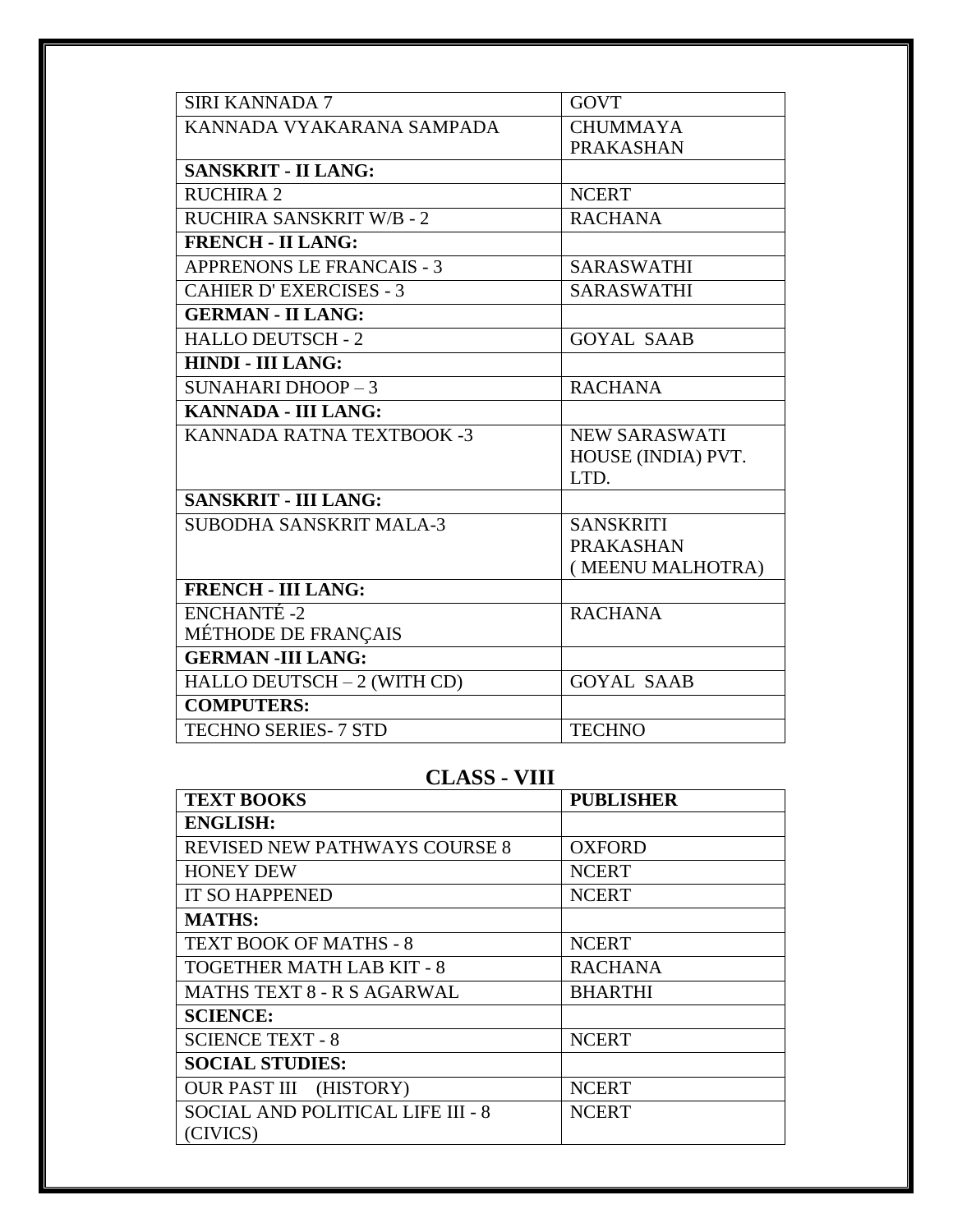| <b>RESOURCE &amp; DEVELOPMENT</b> | <b>NCERT</b>         |
|-----------------------------------|----------------------|
| (GEOGRAPHY)                       |                      |
| <b>HINDI - II LANG:</b>           |                      |
| VASANTH - 3                       | <b>NCERT</b>         |
| SACHITRA HINDI VYAKARAN - 8       | <b>SARASWATHI</b>    |
| KANNADA - II LANG:                |                      |
| <b>SIRI KANNADA 8</b>             | <b>GOVT</b>          |
| KANNADA VYAKARANA SAMPADA         | <b>CHUMMAYA</b>      |
|                                   | <b>PRAKASHAN</b>     |
| <b>SANSKRIT - II LANG:</b>        |                      |
| RUCHIRA - 3                       | <b>NCERT</b>         |
| RUCHIRA SANSKRIT W/B-3            | <b>RACHANA</b>       |
| <b>FRENCH - II LANG:</b>          |                      |
| <b>APPRENONS LE FRANCAIS - 4</b>  | <b>SARASWATHI</b>    |
| <b>CAHIER D'EXERCISES - 4</b>     | <b>SARASWATHI</b>    |
| <b>GERMAN - II LANG:</b>          |                      |
| <b>HALLO DEUTSCH - 3</b>          | <b>GOYAL SAAB</b>    |
| <b>HINDI - III LANG:</b>          |                      |
| <b>SUNAHARI DHOOP-4</b>           | <b>RACHANA</b>       |
| <b>KANNADA - III LANG:</b>        |                      |
| KANNADA RATNA-4                   | <b>NEW SARASWATI</b> |
|                                   | HOUSE (INDIA) PVT.   |
|                                   | LTD.                 |
| <b>SANSKRIT - III LANG:</b>       |                      |
| $SOBHADA MALAA - 4$               | <b>SANSKRITI</b>     |
|                                   | PRAKASHAN (MEENU     |
|                                   | MALHOTRA)            |
| <b>FRENCH - III LANG:</b>         |                      |
| $ENCHANTE-3$                      | <b>RACHANA</b>       |
| <b>GERMAN - III LANG:</b>         |                      |
| HALLO DEUTSCH - 3 (WITH CD)       | <b>GOYAL SAAB</b>    |
| <b>COMPUTERS:</b>                 |                      |
| <b>TECHNO SERIES- 8 STD</b>       | <b>TECHNO</b>        |

**CLASS - IX**

| <b>TEXT BOOKS</b>                      | <b>PUBLISHER</b> |
|----------------------------------------|------------------|
| <b>ENGLISH:</b>                        |                  |
| <b>BEEHIVE</b>                         | <b>NCERT</b>     |
| <b>MOMENS</b>                          | <b>NCERT</b>     |
| <b>MATHS:</b>                          |                  |
| <b>MATHS TEXT BOOK - 9</b>             | <b>NCERT</b>     |
| <b>MATHS TEXT BOOK - 9 R S AGARWAL</b> | <b>BHARTHI</b>   |
| TOGETHER WITH MATHS LAB MANUAL-9       | <b>RACHANA</b>   |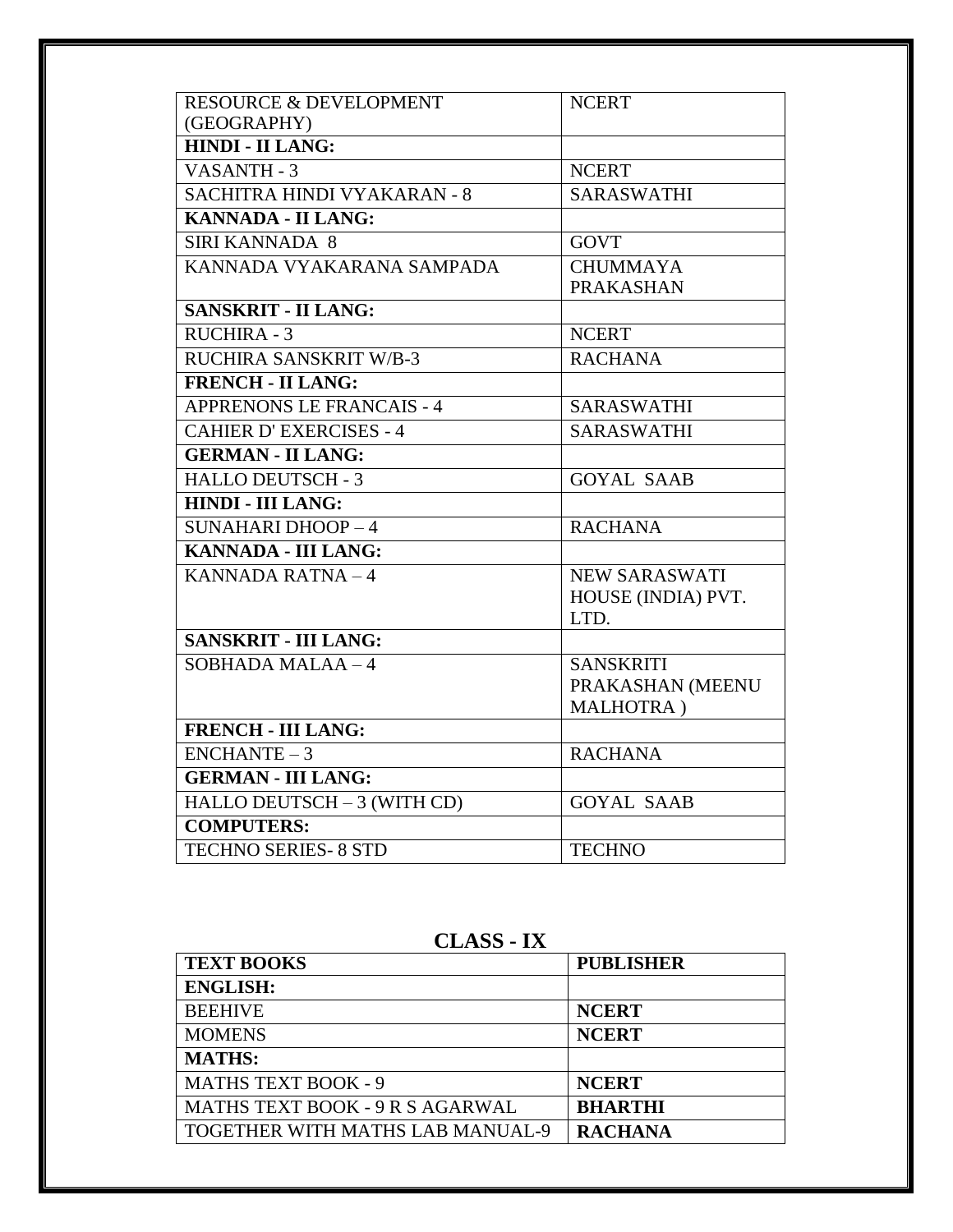| <b>SCIENCE:</b>                               |                   |
|-----------------------------------------------|-------------------|
| <b>SCIENCE - 9</b>                            | <b>NCERT</b>      |
| TOGETHER WITH SCIENCE LAB MANUAL              | <b>RACHANA</b>    |
| - 9                                           |                   |
| <b>SOCIAL STUDIES:</b>                        |                   |
| <b>INDIA &amp; THE CONTEMPORARY WORLD - 9</b> | <b>NCERT</b>      |
| <b>DEMOCRATIC POLITICS - 9</b>                | <b>NCERT</b>      |
| <b>CONTEMPORARY INDIA - 1</b>                 | <b>NCERT</b>      |
| (GEOGRAPHY) - 9                               |                   |
| <b>ECONOMICS - 9</b>                          | <b>NCERT</b>      |
| <b>ATLAS - HISTORY &amp; GEOGRAPHY</b>        | <b>SARASWATHI</b> |
| <b>HINDI - II LANG:</b>                       |                   |
| SPARSH-1                                      | <b>NCERT</b>      |
| <b>SANCHAYAN - 1</b>                          | <b>NCERT</b>      |
| HINDI VYAKARAN DARSHIKA                       | <b>SARASWATHI</b> |
| <b>KANNADA - II LANG:</b>                     |                   |
| <b>SIRI KANNADA - 9</b>                       | <b>GOVT</b>       |
| <b>SANSKRIT - II LANG:</b>                    |                   |
| <b>SHEMUSHI-1</b>                             | <b>NCERT</b>      |
| SHEMUSHI VYAKARAN VEETHI                      | <b>NCERT</b>      |
| TOGETHER WITH SANSKRIT SHEMUSHI - 9           | <b>RACHANA</b>    |
| <b>FRENCH - II LANG:</b>                      |                   |
| <b>CASHIER DE EXERCISE - 9</b>                | <b>SARASWATHI</b> |
| <b>GERMAN - II LANG:</b>                      |                   |
| BESTE FREUNDE B1.1 COURCE BOOK &              | <b>HUEBUR</b>     |
| <b>WORK BOOK</b>                              |                   |
|                                               |                   |

# **CLASS - X**

| <b>TEXT BOOKS</b>                       | <b>PUBLISHER</b> |
|-----------------------------------------|------------------|
| <b>ENGLISH:</b>                         |                  |
| <b>FIRST FLIGHT</b>                     | <b>NCERT</b>     |
| FOOTPRINTS WITHOUT FEET                 | <b>NCERT</b>     |
| <b>MATHS:</b>                           |                  |
| <b>MATHS TEXT BOOK - 10</b>             | <b>NCERT</b>     |
| <b>MATHS TEXT - R S AGARWAL - 10</b>    | <b>BHARTHI</b>   |
| TOGETHER WITH MATHS LAB MANUAL-10       | <b>RACHANA</b>   |
| <b>SCIENCE:</b>                         |                  |
| <b>SCIENCE - 10</b>                     | <b>NCERT</b>     |
| TOGETHER WITH SCIENCE LAB MANUAL - 10   | <b>RACHANA</b>   |
| <b>SOCIAL STUDIES:</b>                  |                  |
| DEMOCRATIC POLITICS                     | <b>NCERT</b>     |
| <b>INDIA AND CONTEMPORARY WORLD II</b>  | <b>NCERT</b>     |
| CONTEMPORARY INDIA - II (GEOGRAPHY) - X | <b>NCERT</b>     |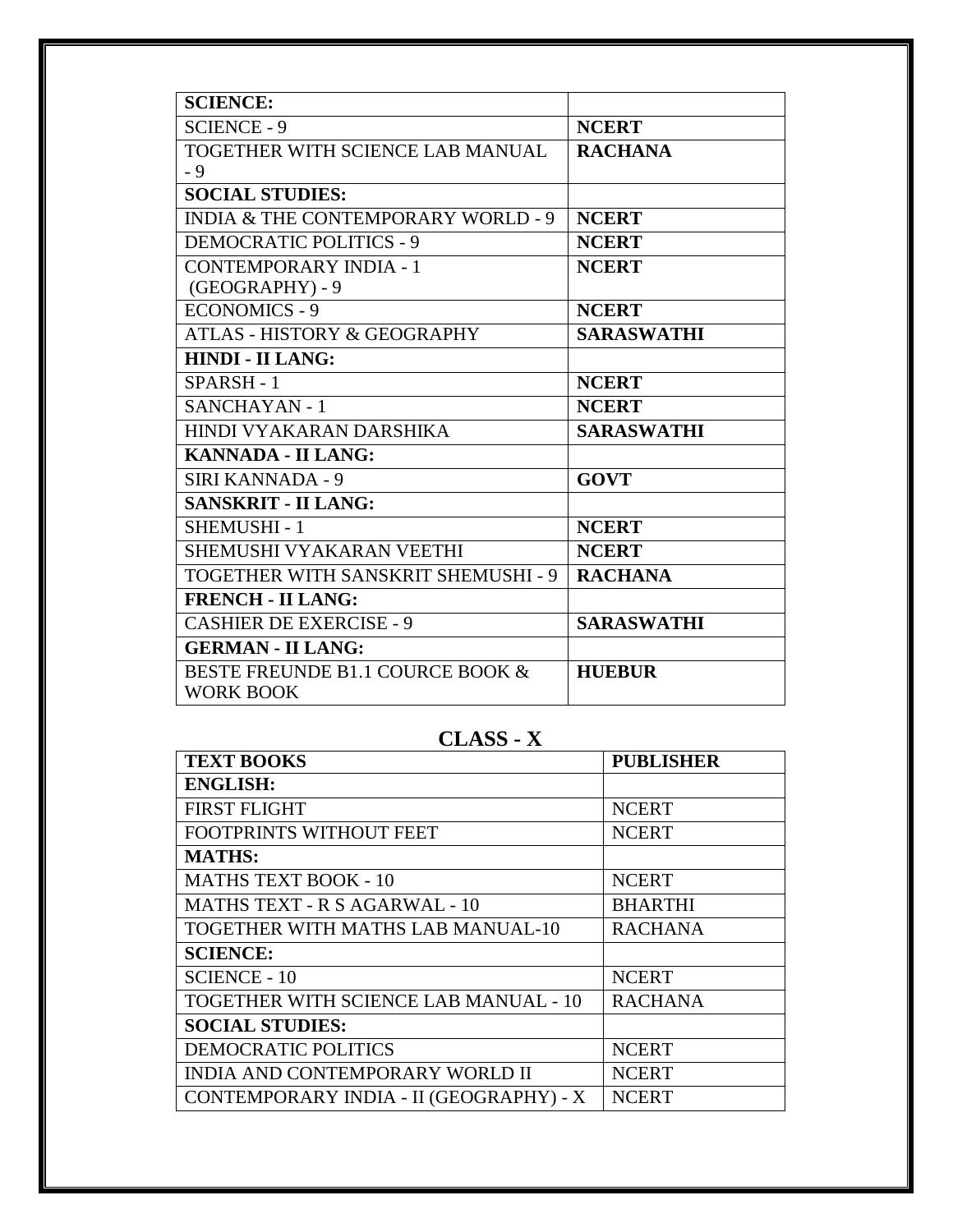| UNDERSTANDING ECONOMICS               | <b>NCERT</b>      |
|---------------------------------------|-------------------|
| DEVELOPMENTS - X                      |                   |
| ATLAS - HISTORY & GEOGRAPHY-10        | <b>SARASWATHI</b> |
| <b>HINDI - II LANG:</b>               |                   |
| SPARSH - 2                            | <b>NCERT</b>      |
| SANCHAYAN - 2                         | <b>NCERT</b>      |
| <b>KANNADA - II LANG:</b>             |                   |
| SIRI KANNADA - 10                     | <b>GOVT</b>       |
| <b>SANSKRIT - II LANG:</b>            |                   |
| <b>SHEMUSHI - 2</b>                   | <b>NCERT</b>      |
| TOGETHER WITH SANSKRIT SHEMUSHI - 10  | <b>RACHANA</b>    |
| <b>FRENCH - II LANG:</b>              |                   |
| CASHIER DE EXERCISE - 10              | SARASWATHI        |
| <b>GERMAN - II LANG:</b>              |                   |
| BESTE FREUNDE B1.1 COURCE BOOK & WORK | <b>HUEBUR</b>     |
| BOOK                                  |                   |

## **CLASS - XI**

| <b>TEXT BOOKS</b>                         | <b>PUBLISHER</b>     |
|-------------------------------------------|----------------------|
| <b>ENGLISH:</b>                           |                      |
| <b>HORNBILL</b>                           | <b>NCERT</b>         |
| <b>SNAP SHOTS</b>                         | <b>NCERT</b>         |
| TOGETHER WITH ENGLISH CORE - XI           | <b>RACHANA SAGAR</b> |
| <b>PHYSICS:</b>                           |                      |
| A TEXT BOOK OF PHYSICS -XI (PART - I)     | <b>NCERT</b>         |
| A TEXT BOOK OF PHYSICS -XI (PART - II)    | <b>NCERT</b>         |
| <b>LAB MANUAL PHYSICS</b>                 | <b>LAXMI</b>         |
| <b>CHEMISTRY:</b>                         |                      |
| A TEXT BOOK OF CHEMISTRY - XI (PART - I)  | <b>NCERT</b>         |
| A TEXT BOOK OF CHEMISTRY - XI (PART - II) | <b>NCERT</b>         |
| <b>LAB MANUAL - CHEMISTRY</b>             | <b>LAXMI</b>         |
| <b>MATHS:</b>                             |                      |
| <b>MATHS BOOK</b>                         | <b>NCERT</b>         |
| <b>MATH TEXT -R S AGARWAL</b>             | <b>BHARATHI</b>      |
|                                           | <b>BAVAN</b>         |
| <b>COMPUTER SCIENCE:</b>                  |                      |
| <b>COMPUTER SCIENCE - PYTHON -XI</b>      | <b>DHANPAT RAI</b>   |
| (SUMITA ARORA)                            |                      |
| TOGETHER WITH COMPUTER SCIENCE -          | <b>RACHANA SAGAR</b> |
| <b>PYTHON-XI</b>                          |                      |
| <b>COMPUTER SCIENCE-XI STD</b>            | <b>NCERT</b>         |
| <b>BIOLOGY:</b>                           |                      |
| <b>BIOLOGY TEXT BOOK FOR CLASS - XI</b>   | <b>NCERT</b>         |
| <b>LAB MANUAL - BIOLOGY</b>               | <b>LAXMI</b>         |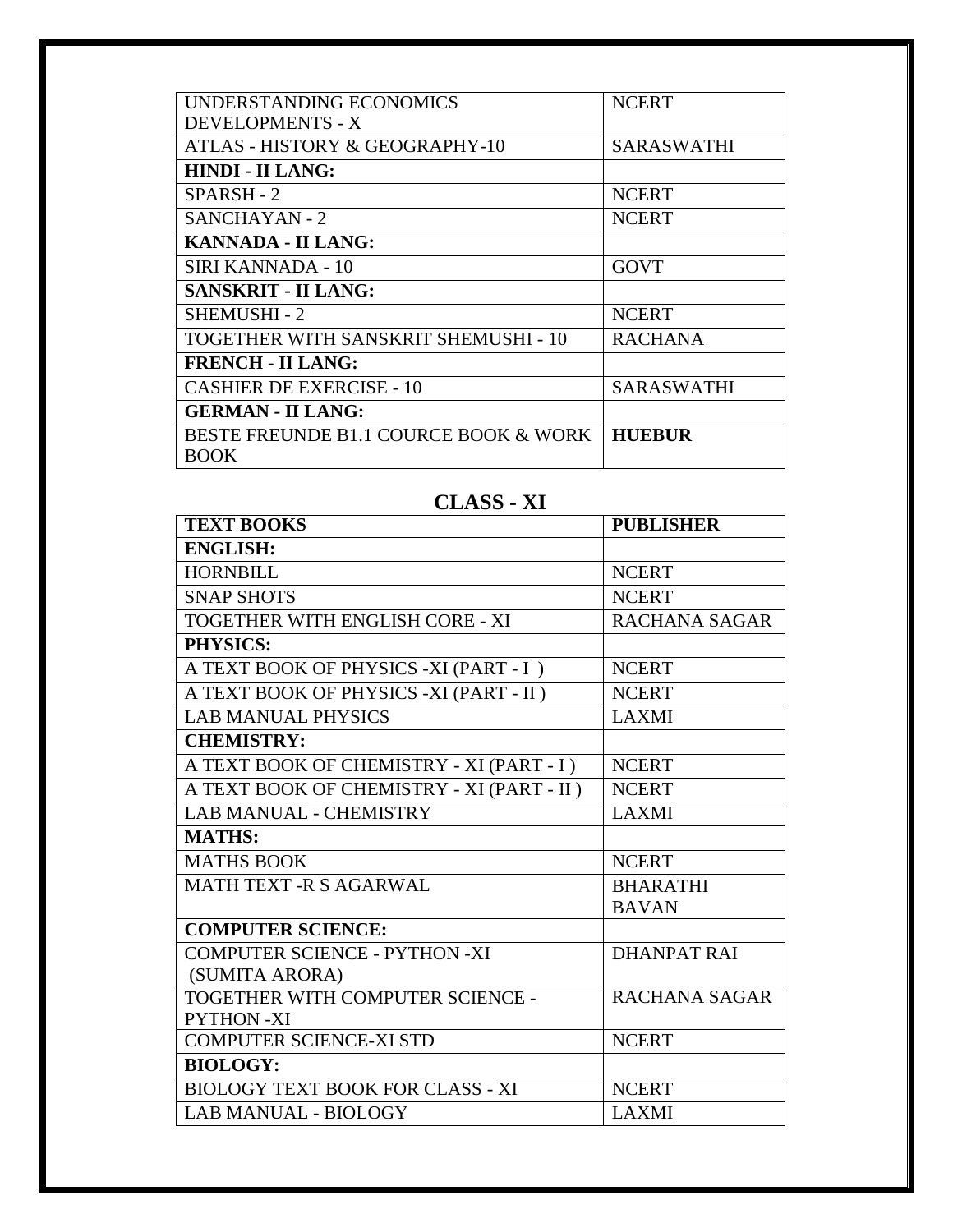| TOGETHER WITH - BIOLOGY - 11 STUDY              | RACHANA SAGAR       |
|-------------------------------------------------|---------------------|
| <b>MATERIAL</b>                                 |                     |
| <b>PSYCHOLOGY</b>                               |                     |
| PSYCHOLOGY TEXT BOOK                            | <b>NCERT</b>        |
| <b>ECONOMICS:</b>                               |                     |
| <b>STATISTICS FOR ECONOMICS</b>                 | <b>NCERT</b>        |
| MICRO ECONOMICS (C.B. SACHDEVA)                 | <b>GEETA</b>        |
| <b>HEALTH &amp; PHYSICAL EDUCATON</b>           |                     |
| <b>HEALTH &amp; PHYSICAL EDUCATON PRACTICAL</b> | <b>SARASWATI</b>    |
| <b>RECORD</b>                                   |                     |
| <b>ACCOUNTANCY:</b>                             |                     |
| <b>ACCOUNTS PART - 1</b>                        | <b>NCERT</b>        |
| <b>ACCOUNTS PART - 2</b>                        | <b>NCERT</b>        |
| DOUBLE ENTRY BOOK KEEPING (T S                  | <b>SULTAN CHAND</b> |
| <b>GREWAL</b> )                                 |                     |
| <b>BUSINESS STUDIES:</b>                        |                     |
| <b>BUSINESS STUDIES</b>                         | <b>NCERT</b>        |
| <b>HISTORY</b>                                  |                     |
| THEMES IN WORLD HISTORY                         | <b>NCERT</b>        |
| <b>POLITICAL SCIENCE:</b>                       |                     |
| POLITICAL THEORY                                | <b>NCERT</b>        |
| <b>INDIAN CONSTITUTION AT WORK</b>              | <b>NCERT</b>        |

# **CLASS - XII**

| <b>TEXT BOOKS</b>                | <b>PUBLISHER</b> |
|----------------------------------|------------------|
| <b>ENGLISH:</b>                  |                  |
| <b>FLEMINGO</b>                  | <b>NCERT</b>     |
| <b>VISTAS</b>                    | <b>NCERT</b>     |
| TOGETHER WITH ENGLISH CORE - XII | <b>RACHANA</b>   |
| <b>PHYSICS:</b>                  |                  |
| TEXT BOOK OF PHYSICS - PART I    | <b>NCERT</b>     |
| TEXT BOOK OF PHYSICS - PART II   | <b>NCERT</b>     |
| PRACTICAL MANUAL - PHYSICS       | <b>LAXMI</b>     |
| <b>CHEMISTRY:</b>                |                  |
| TEXT BOOK OF CHEMISTRY - PART I  | <b>NCERT</b>     |
| TEXT BOOK OF CHEMISTRY - PART II | <b>NCERT</b>     |
| PRACTICAL MANUAL - CHEMISTRY     | <b>LAXMI</b>     |
| TOGETHER WITH CHEMISTRY-12       | <b>RACHANA</b>   |
| <b>MATHS:</b>                    |                  |
| TEXT BOOK OF MATH PART 1         | <b>NCERT</b>     |
| TEXT BOOK OF MATH PART 2         | <b>NCERT</b>     |
| <b>MATHS TEXT - R S AGARWAL</b>  | <b>BHARTI</b>    |
|                                  | <b>BHAVAN</b>    |